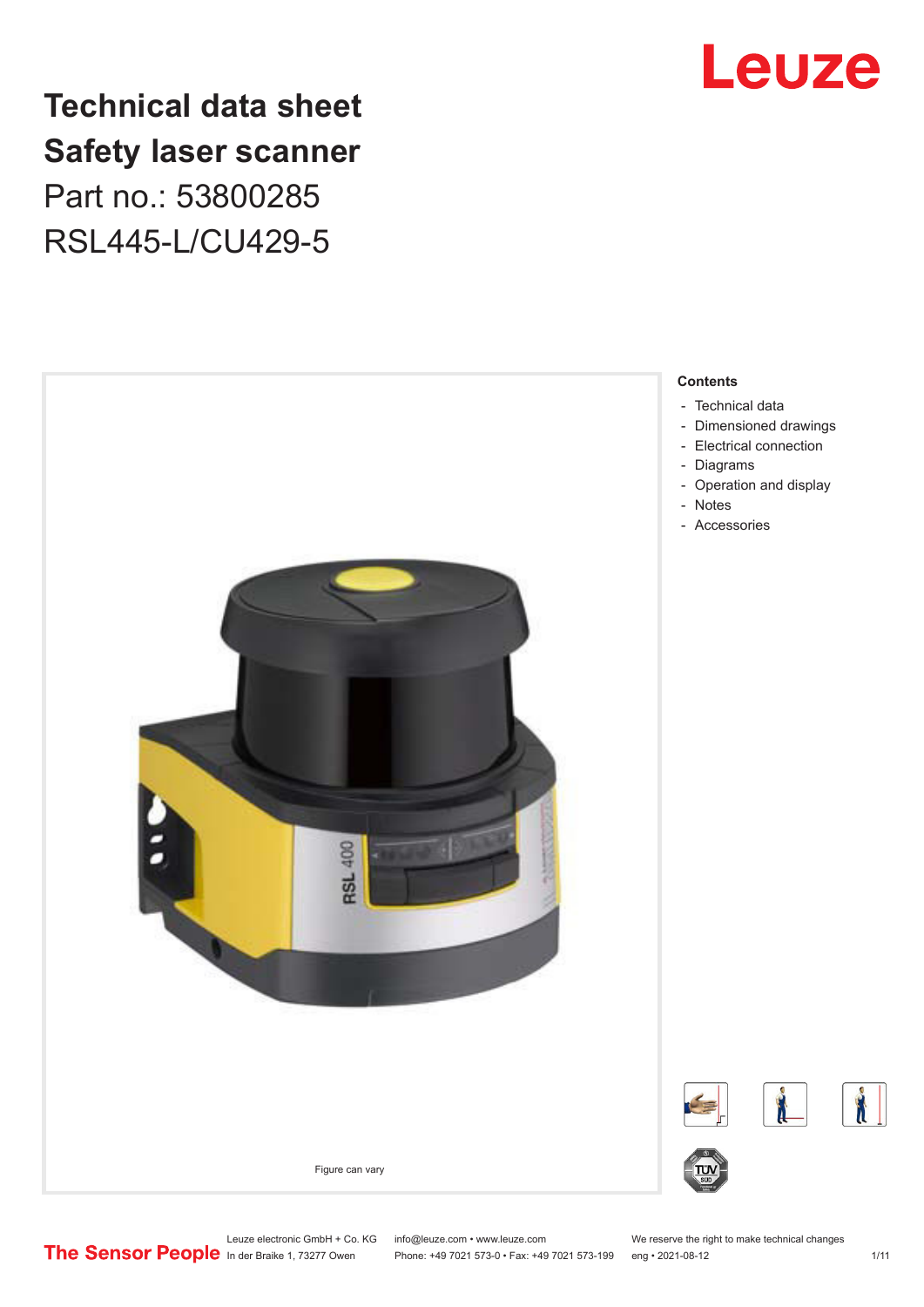# <span id="page-1-0"></span>**Technical data**

# Leuze

#### **Basic data**

| שושט טוכשכ                                       |                                                             |
|--------------------------------------------------|-------------------------------------------------------------|
| Series                                           | <b>RSL 400</b>                                              |
| <b>Application</b>                               | Mobile danger zone guarding                                 |
|                                                  | Mobile side guarding                                        |
|                                                  | Stationary access guarding                                  |
|                                                  | Stationary danger zone guarding                             |
|                                                  |                                                             |
| <b>Special version</b>                           |                                                             |
| <b>Special version</b>                           | Measurement data output optimized for<br>vehicle navigation |
| <b>Functions</b>                                 |                                                             |
| <b>Functions</b>                                 | Data output, configurable                                   |
|                                                  | Dynamic contactor monitoring (EDM),<br>selectable           |
|                                                  | E-stop linkage                                              |
|                                                  | Four-field mode                                             |
|                                                  | Resolution, selectable                                      |
|                                                  | Safe time delay, internal                                   |
| <b>Characteristic parameters</b>                 |                                                             |
| <b>Type</b>                                      | 3, IEC/EN 61496                                             |
| <b>SIL</b>                                       | 2, IEC 61508                                                |
| <b>SILCL</b>                                     | 2, IEC/EN 62061                                             |
| Performance Level (PL)                           | d, EN ISO 13849-1                                           |
| $PFH_{n}$                                        | 0.00000009 per hour                                         |
| PFH <sub>D</sub>                                 | 9E-08 per hour                                              |
| Mission time T <sub>M</sub>                      | 20 years, EN ISO 13849-1                                    |
| Category                                         | 3, EN ISO 13849                                             |
| <b>Protective field data</b>                     |                                                             |
| <b>Scanning angle</b>                            | 270°                                                        |
| Minimum adjustable range                         | 50 mm                                                       |
| Number of field pairs, reversible                | Up to $100$                                                 |
| Number of quads, reversible                      | 50                                                          |
| <b>Number of protective functions</b>            | 2 Piece(s)                                                  |
| Number of independent sensor confi-<br>gurations | Up to $10$                                                  |
| Diffuse reflection, min.                         | 1.8%                                                        |
| <b>Operating range</b>                           | 06.25m                                                      |
| <b>Warning field data</b>                        |                                                             |
| Number of field pairs                            | Up to 100                                                   |
| <b>Operating range</b>                           | $020$ m                                                     |
| Object size                                      | 150 mm x 150 mm                                             |
| Diffuse reflection, min.                         | 10 %                                                        |
| <b>Optical data</b>                              |                                                             |
| Light source                                     | Laser, Infrared                                             |
| Laser light wavelength                           | 905 nm                                                      |
| Laser class                                      | 1, IEC/EN 60825-1:2014                                      |
| <b>Transmitted-signal shape</b>                  | Pulsed                                                      |
| <b>Repetition frequency</b>                      | 90 kHz                                                      |
|                                                  |                                                             |

### **Measurement data**

| <b>Detection range</b>                                                | $050$ m, Diffuse reflection > 90%                                                                                                                                              |
|-----------------------------------------------------------------------|--------------------------------------------------------------------------------------------------------------------------------------------------------------------------------|
| Diffuse reflection                                                    | 20%                                                                                                                                                                            |
| Angular resolution                                                    | $0.1$ $^{\circ}$                                                                                                                                                               |
| Distance resolution, radial                                           | $1 \text{ mm}$                                                                                                                                                                 |
| Distance resolution, lateral                                          | 01°                                                                                                                                                                            |
| Systematic measurement error D <sub>meas</sub> -<br>$D_{\text{real}}$ | $min.: -20$ mm<br>typ.: -10 mm<br>max.: 0 mm<br>>>>>> (Diffuse reflection:<br>1.8%  retro-reflector<br>Measurement range: 0.2  25 m)                                           |
| <b>Measurement value noise</b>                                        | $10 \text{ mm}$ , $1 \sigma$<br>(• Diffuse reflection: 1.8%  20%<br>Measurement range: 0  9 m<br>• Diffuse reflection: 20%  retro-<br>reflector<br>Measurement range: 0  25 m) |
| Laser spot (H x W), 10 m                                              | 60 mm x 13 mm                                                                                                                                                                  |
| Laser spot (H x W), 20 m                                              | 165 mm x 24 mm                                                                                                                                                                 |
| Laser spot (H x W), 30 m                                              | 265 mm x 40 mm                                                                                                                                                                 |
| Laser spot (H x W), 40 m                                              | 285 mm x 57 mm                                                                                                                                                                 |
| <b>Electrical data</b><br><b>Protective circuit</b>                   | Overvoltage protection                                                                                                                                                         |
|                                                                       |                                                                                                                                                                                |
| Performance data                                                      |                                                                                                                                                                                |
| Supply voltage U <sub>B</sub>                                         | 24 V, DC, -30  20 %                                                                                                                                                            |
| max.                                                                  | Current consumption (without load), 700 mA, (use power supply unit with 3 A)                                                                                                   |
| Power consumption, max.                                               | 17 W, For 24 V, plus output load                                                                                                                                               |
| Outputs                                                               |                                                                                                                                                                                |
| Number of safety-related switching 4 Piece(s)<br>outputs (OSSDs)      |                                                                                                                                                                                |
| Safety-related switching outputs<br><b>Type</b>                       | Safety-related switching output OSSD                                                                                                                                           |
| Switching voltage high, min.                                          | 20.8 V                                                                                                                                                                         |
| Switching voltage low, max.                                           | 2V                                                                                                                                                                             |
| Voltage type                                                          | DC                                                                                                                                                                             |
|                                                                       |                                                                                                                                                                                |
| Safety-related switching output 1                                     |                                                                                                                                                                                |
| Assignment                                                            | Connection 1, gray wire                                                                                                                                                        |
| <b>Switching element</b>                                              | Transistor, PNP                                                                                                                                                                |

#### **Safety-related switching output 2**

| Assignment        | Connection 1, pink wire |
|-------------------|-------------------------|
| Switching element | Transistor, PNP         |

| Safety-related switching output 3 |                                |
|-----------------------------------|--------------------------------|
| Assignment                        | Connection 1, yellow/gray wire |
| <b>Switching element</b>          | Transistor, PNP                |

| Safety-related switching output 4 |                               |
|-----------------------------------|-------------------------------|
| Assignment                        | Connection 1, pink/green wire |
| <b>Switching element</b>          | Transistor, PNP               |

#### **e** interface

| Type | Bluetooth, USB |
|------|----------------|
|      |                |

| <b>Bluetooth</b>            |                                 |
|-----------------------------|---------------------------------|
| <b>Function</b>             | Configuration/parametering      |
| <b>Frequency band</b>       | 2,400  2,483.5 MHz              |
| Radiated transmitting power | Max. 4.5 dBm (2.82 mW), class 2 |

Leuze electronic GmbH + Co. KG info@leuze.com • www.leuze.com We reserve the right to make technical changes<br>
The Sensor People in der Braike 1, 73277 Owen Phone: +49 7021 573-0 • Fax: +49 7021 573-199 eng • 2021-08-12

Phone: +49 7021 573-0 • Fax: +49 7021 573-199 eng • 2021-08-12 2 2/11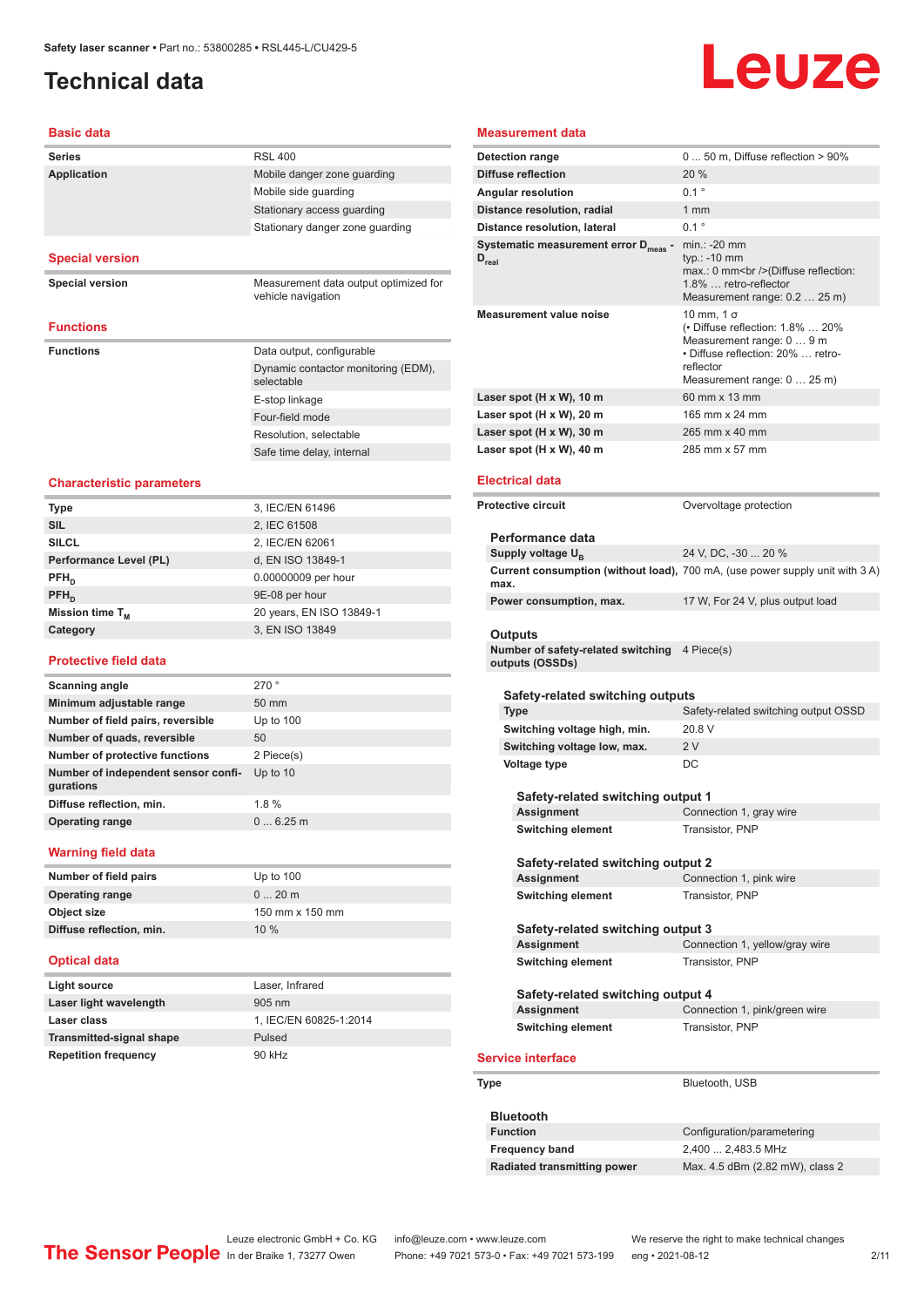# **Technical data**

# Leuze

#### **USB Function** Configuration/parametering **Connection** USB 2.0 mini-B, socket **Transmission speed, max.** 12 Mbit/s **Cable length** ≤ 5m Longer cable lengths are possible using active cables.

#### **Connection**

**Number of connections** 2 Piece(s)

| <b>Connection 1</b>        |                     |
|----------------------------|---------------------|
| <b>Function</b>            | Machine interface   |
| <b>Type of connection</b>  | Cable               |
| <b>Cable length</b>        | 5,000 mm            |
| <b>Sheathing material</b>  | <b>PVC</b>          |
| Cable color                | <b>Black</b>        |
| Number of conductors       | 29 - wire           |
| Wire cross section supply  | $1 \text{ mm}^2$    |
| Wire cross section signals | $0.14 \text{ mm}^2$ |
|                            |                     |
| <b>Connection 2</b>        |                     |
| <b>Function</b>            | Data interface      |
| <b>Type of connection</b>  | Connector           |
| Throad cizo                | M12                 |

| <b>Thread size</b> | M <sub>12</sub> |
|--------------------|-----------------|
| <b>Type</b>        | Female          |
| <b>Material</b>    | Metal           |
| No. of pins        | 4-pin           |
| Encoding           | D-coded         |
|                    |                 |

#### **Cable properties Cable resistance, max.** 15 Ω

#### **Mechanical data**

| Dimension (W x H x L)    | 140 mm x 149 mm x 140 mm     |
|--------------------------|------------------------------|
| <b>Housing material</b>  | Metal                        |
|                          | Plastic                      |
| <b>Metal housing</b>     | Diecast zinc                 |
| Lens cover material      | Plastic/PC                   |
| Net weight               | 3,000q                       |
| <b>Housing color</b>     | Yellow, RAL 1021             |
| <b>Type of fastening</b> | Mounting plate               |
|                          | Through-hole mounting        |
|                          | Via optional mounting device |

#### **Operation and display**

| Type of display              | Alphanumerical display |
|------------------------------|------------------------|
|                              | <b>LED</b> indicator   |
| <b>Number of LEDs</b>        | 6 Piece(s)             |
| <b>Type of configuration</b> | Software Sensor Studio |
| <b>Operational controls</b>  | Software Sensor Studio |
|                              |                        |

#### **Environmental data**

| Ambient temperature, operation                                     | 050 °C         |
|--------------------------------------------------------------------|----------------|
| Ambient temperature, storage                                       | $-2060 °C$     |
| <b>Relative humidity (non-condensing)</b>                          | 1595%          |
| <b>Certifications</b>                                              |                |
| Degree of protection                                               | IP 65          |
| <b>Protection class</b>                                            | III, EN 61140  |
| <b>Certifications</b>                                              | TÜV Süd        |
| Test procedure for EMC in accordance DIN 40839-1/3                 |                |
| with standard                                                      | FN 61496-1     |
| Test procedure for oscillation in<br>accordance with standard      | EN 60068-2-6   |
| Test procedure for continuous shock<br>in accordance with standard | IEC 60068-2-29 |
| US patents                                                         | US 10,304,307B |
|                                                                    | US 7,656,917 B |
|                                                                    | US 7,696,468 B |
|                                                                    | US 8,520,221 B |
| <b>Classification</b>                                              |                |
| <b>Customs tariff number</b>                                       | 85365019       |

| <b>Customs tariff number</b> | 85365019 |
|------------------------------|----------|
| eCl@ss 5.1.4                 | 27272705 |
| eCl@ss 8.0                   | 27272705 |
| eCl@ss 9.0                   | 27272705 |
| eCl@ss 10.0                  | 27272705 |
| eCl@ss 11.0                  | 27272705 |
| <b>ETIM 5.0</b>              | EC002550 |
| <b>ETIM 6.0</b>              | EC002550 |
| <b>ETIM 7.0</b>              | EC002550 |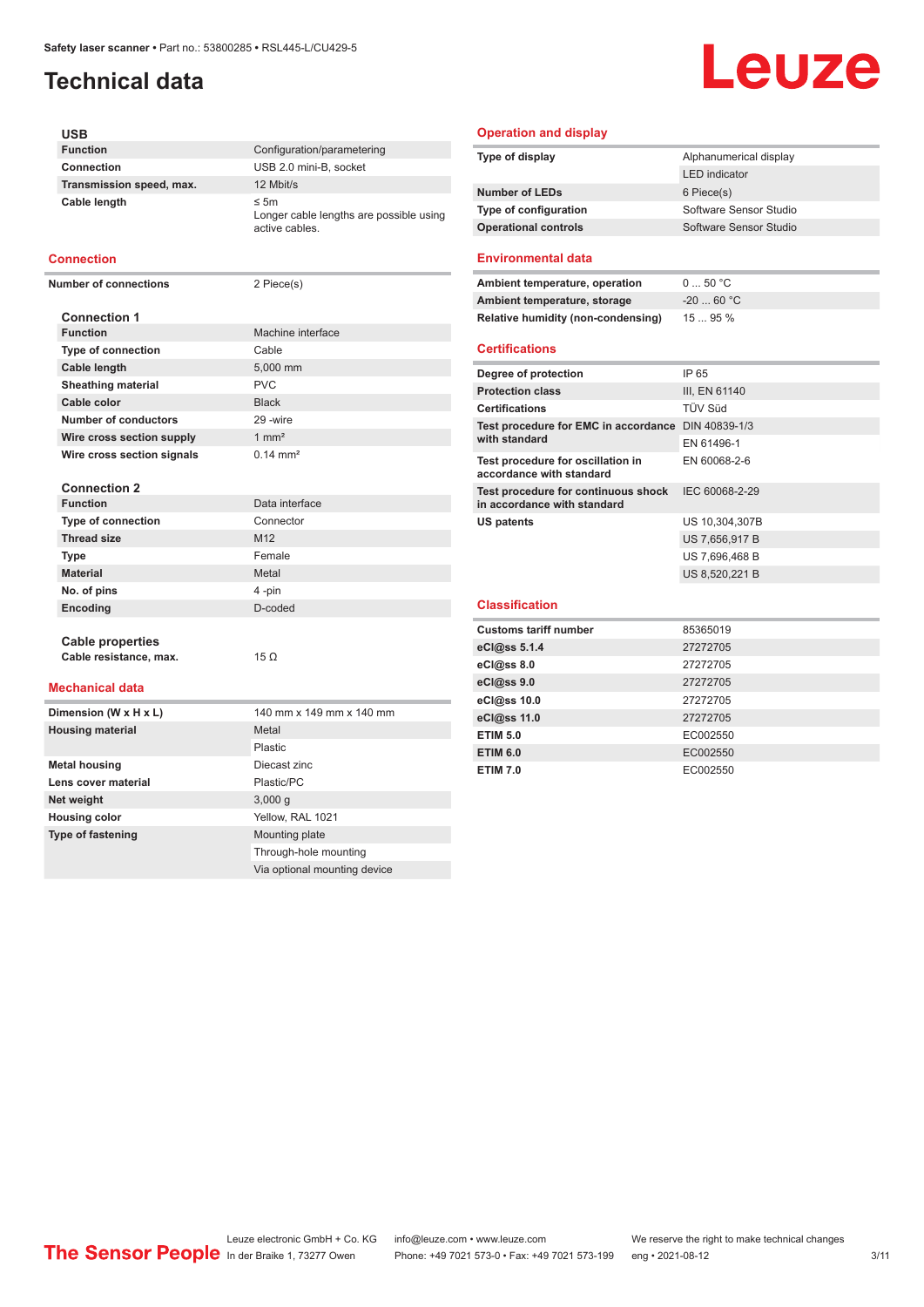# <span id="page-3-0"></span>**Dimensioned drawings**

All dimensions in millimeters

Dimensions safety laser scanner with connection unit









1 Scan level

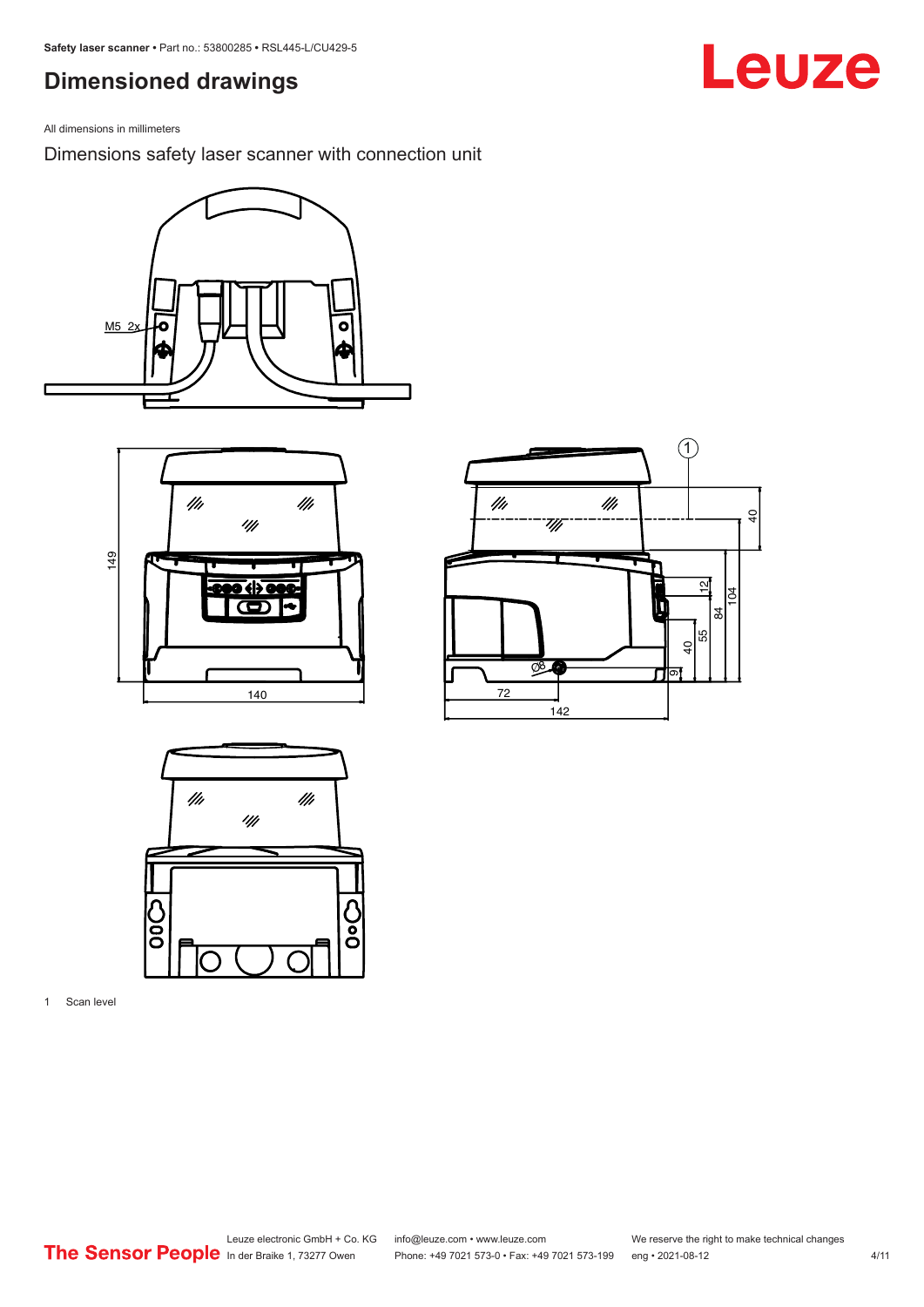# **Dimensioned drawings**

Mounting dimensions safety laser scanner with connection unit



Minimum space requirements for installation and replacement of scanner unit

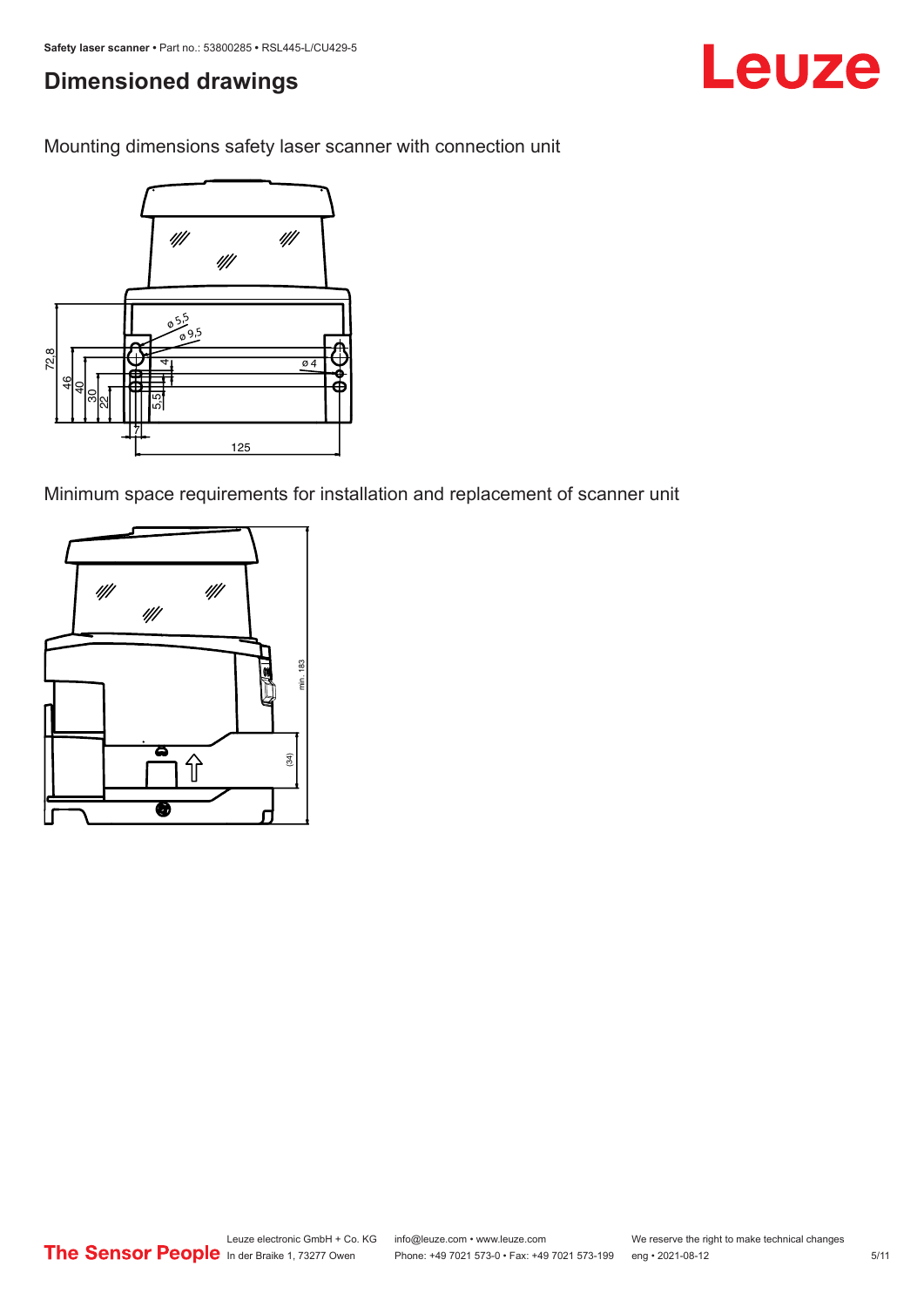# <span id="page-5-0"></span>**Dimensioned drawings**

# Leuze

Dimensions of scanning range



1 Reference point for distance measurement and protective field radius

# **Electrical connection**

#### **Connection 1**

| <b>Function</b>             | Machine interface   |
|-----------------------------|---------------------|
| Type of connection          | Cable               |
| Cable length                | 5,000 mm            |
| <b>Sheathing material</b>   | <b>PVC</b>          |
| Cable color                 | <b>Black</b>        |
| <b>Number of conductors</b> | 29 - wire           |
| Wire cross section supply   | $1 \text{ mm}^2$    |
| Wire cross section signals  | $0.14 \text{ mm}^2$ |

#### **Conductor color Conductor assignment**

| White                 | RES1            |
|-----------------------|-----------------|
| <b>Brown</b>          | $+24V$          |
| Green                 | EA1             |
| Yellow                | A1              |
| Gray                  | OSSDA1          |
| Pink                  | OSSDA2          |
| <b>Blue</b>           | GND / Ground    |
| Red                   | <b>MELD</b>     |
| <b>Black</b>          | F1              |
| <b>Violet</b>         | F <sub>2</sub>  |
| Gray / Pink           | F <sub>3</sub>  |
| Blue / Red            | F <sub>4</sub>  |
| Green / White         | F <sub>5</sub>  |
| Brown / Green         | SE <sub>1</sub> |
| White / Yellow        | SE <sub>2</sub> |
| <b>Brown / Yellow</b> | A2              |
| Gray / White          | A <sub>3</sub>  |
| Brown / Gray          | A4              |
| Pink / White          | EA <sub>2</sub> |
| Brown / Pink          | EA3             |

Leuze electronic GmbH + Co. KG info@leuze.com • www.leuze.com We reserve the right to make technical changes

In der Braike 1, 73277 Owen Phone: +49 7021 573-0 • Fax: +49 7021 573-199 eng • 2021-08-12 6 /11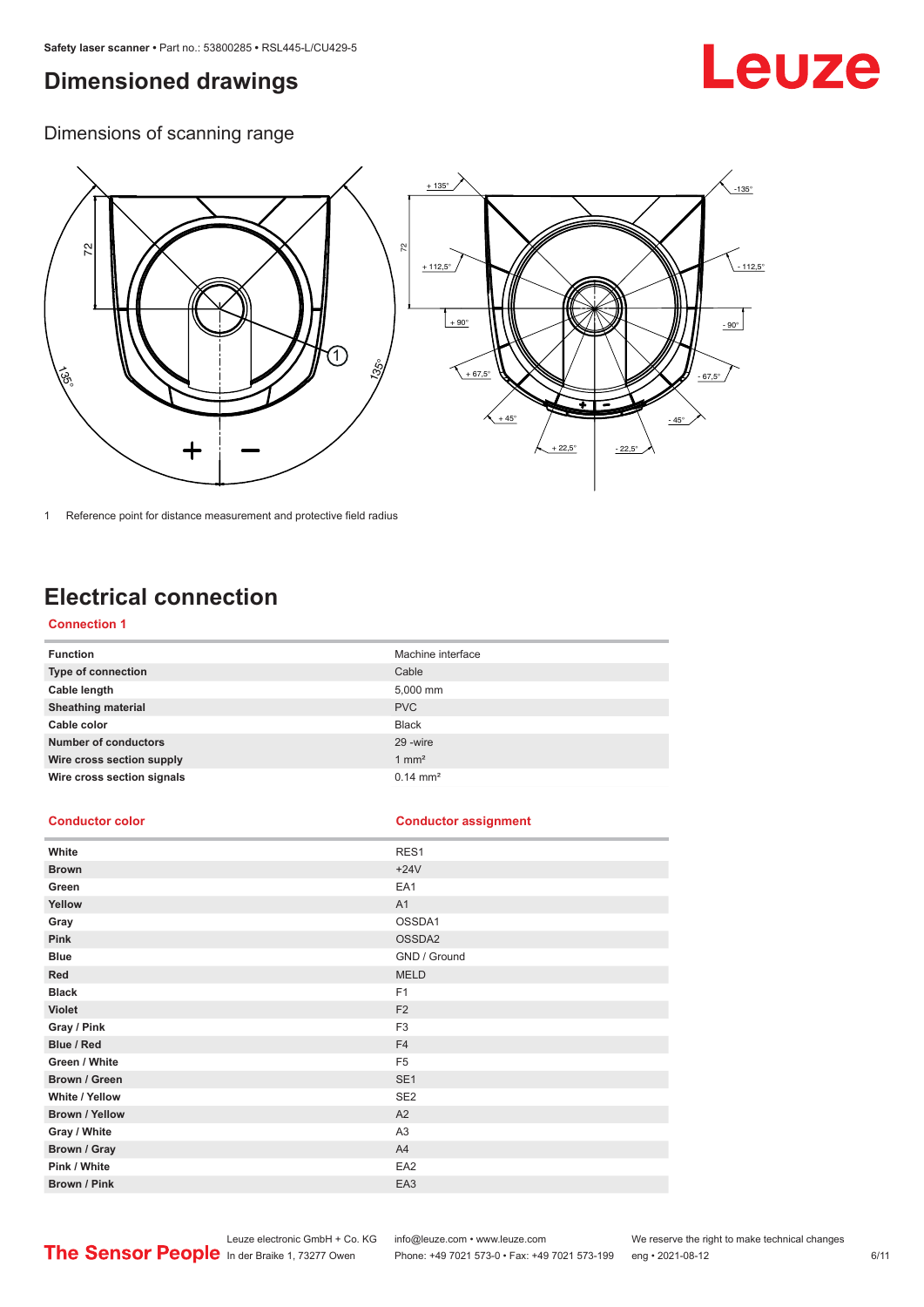# **Electrical connection**



| Brown / Red          | F <sub>8</sub>     |
|----------------------|--------------------|
| <b>Black / White</b> | F <sub>9</sub>     |
| <b>Black / Brown</b> | F <sub>10</sub>    |
| Gray / Green         | RES <sub>2</sub>   |
| Gray / Yellow        | OSSDB1             |
| Green / Pink         | OSSDB <sub>2</sub> |

#### **Connection 2**

| <b>Function</b>          | Data interface   |
|--------------------------|------------------|
| Type of connection       | Connector        |
| <b>Thread size</b>       | M12              |
| <b>Type</b>              | Female           |
| <b>Material</b>          | Metal            |
| No. of pins              | 4-pin            |
| Encoding                 | D-coded          |
| <b>Connector housing</b> | <b>FE/SHIELD</b> |

### **Pin Pin assignment Conductor Conductor Color**

| 1              | TD+   | Yellow      |
|----------------|-------|-------------|
| $\overline{2}$ | $RD+$ | White       |
| 3              | TD-   | Orange      |
| 4              | RD-   | <b>Blue</b> |

**5**

 $\sim$ 

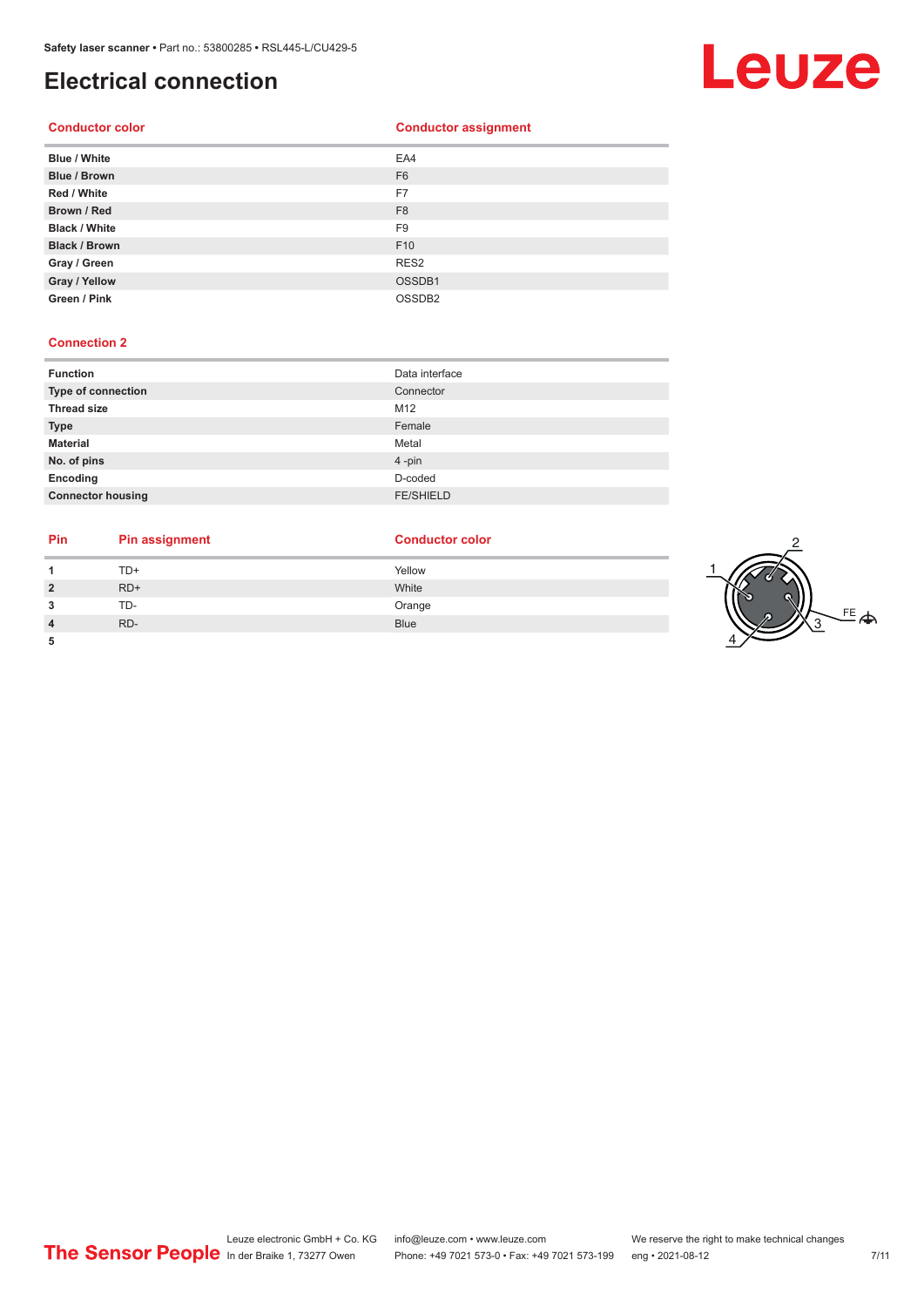# <span id="page-7-0"></span>**Diagrams**





2 Signal strength

3 Retro-reflector film

4 White surface

The figure shows a typical curve of the signal strength transmitted by the safety sensor as a function of the measured object distance and

# **Operation and display**

| <b>LED</b>     | <b>Display</b>           | <b>Meaning</b>                                                                                                           |
|----------------|--------------------------|--------------------------------------------------------------------------------------------------------------------------|
| -1             | Off                      | Device switched off                                                                                                      |
|                | Red, continuous light    | OSSD off                                                                                                                 |
|                | Red, flashing            | Error                                                                                                                    |
|                | Green, continuous light  | OSSD on                                                                                                                  |
| $\overline{2}$ | Off                      | RES deactivated or RES activated and released                                                                            |
|                | Yellow, flashing         | Protective field occupied                                                                                                |
|                | Yellow, continuous light | RES activated and blocked but ready to be unlocked - protective field<br>free and linked sensor is enabled if applicable |
| 3              | Off                      | Free warning field                                                                                                       |
|                | Blue, continuous light   | Warning field interrupted                                                                                                |
| $\overline{4}$ | Off                      | Free warning field                                                                                                       |
|                | Blue, continuous light   | Warning field interrupted                                                                                                |
| 5              | Off                      | RES deactivated or RES activated and released                                                                            |
|                | Yellow, flashing         | Protective field occupied                                                                                                |
|                | Yellow, continuous light | RES activated and blocked but ready to be unlocked - protective field<br>free and linked sensor is enabled if applicable |
| 6              | Off                      | Device switched off                                                                                                      |
|                | Red, continuous light    | OSSD off                                                                                                                 |
|                | Red, flashing            | Error                                                                                                                    |
|                | Green, continuous light  | OSSD on                                                                                                                  |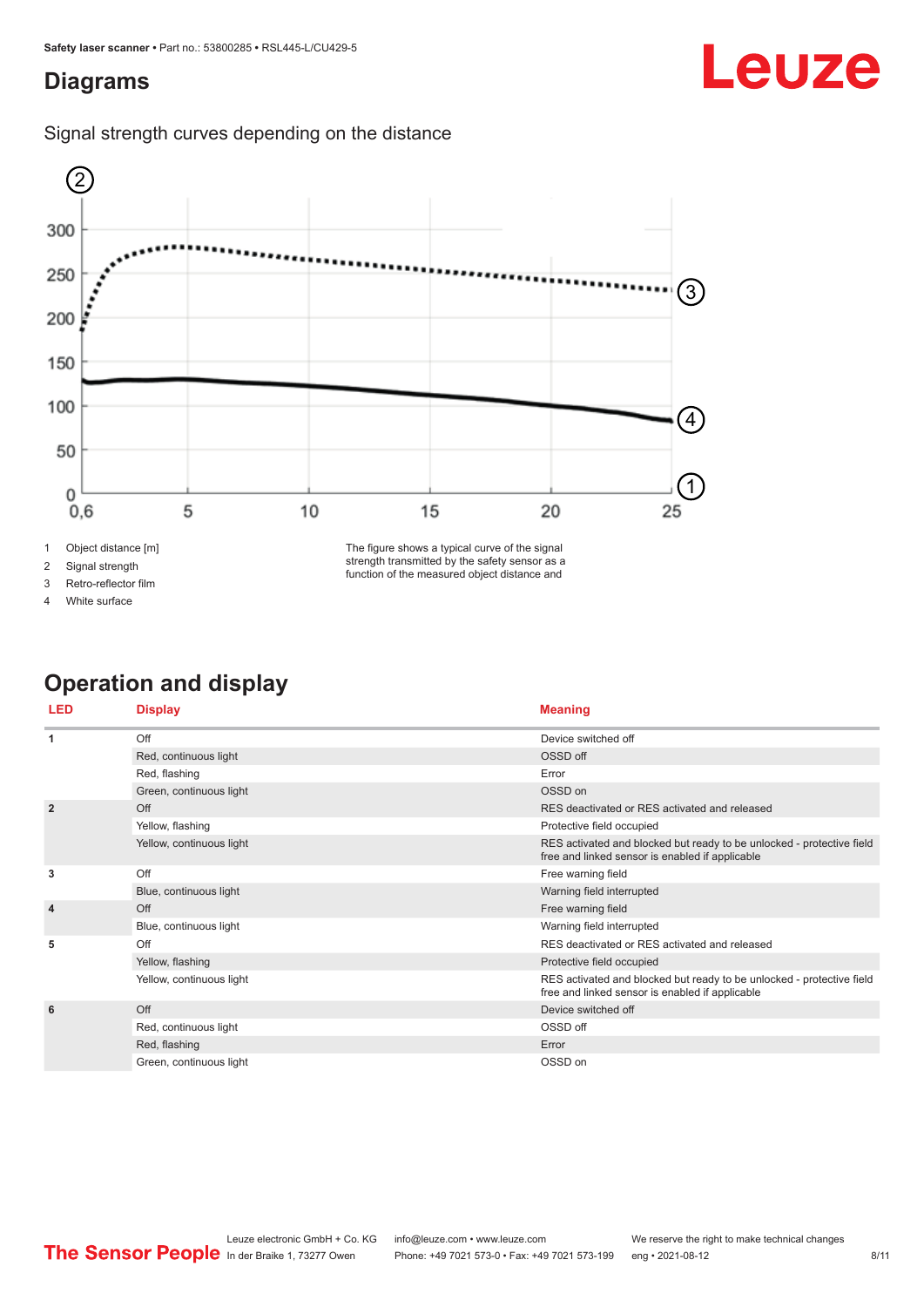### <span id="page-8-0"></span>**Notes**



#### **Observe intended use!**

 $\&$  The product may only be put into operation by competent persons.

 $\%$  Only use the product in accordance with its intended use.



#### **WARNING! INVISIBLE LASER RADIATION – CLASS 1 LASER PRODUCT**

The device satisfies the requirements of IEC 60825-1:2014 (EN 60825-1:2014) safety regulations for a product of **laser class 1** as well as the U.S. 21 CFR 1040.10 regulations with deviations corresponding to "Laser Notice No. 56" from May 8, 2019.

 $\&$  Observe the applicable statutory and local laser protection regulations.

 $\%$  The device must not be tampered with and must not be changed in any way. There are no user-serviceable parts inside the device. Repairs must only be performed by Leuze electronic GmbH + Co. KG.

### **Accessories**

### Connection technology - Interconnection cables

|                      |    | Part no. | <b>Designation</b>                     | <b>Article</b>        | <b>Description</b>                                                                                                                                                                         |
|----------------------|----|----------|----------------------------------------|-----------------------|--------------------------------------------------------------------------------------------------------------------------------------------------------------------------------------------|
| $_{\odot}$           | Ū  | 50135081 | <b>KSS ET-M12-4A-</b><br>RJ45-A-P7-050 | Interconnection cable | Suitable for interface: Ethernet<br>Connection 1: Connector, M12, Axial, Male, D-coded, 4-pin<br>Connection 2: RJ45<br>Shielded: Yes<br>Cable length: 5,000 mm<br>Sheathing material: PUR  |
| $_{\bigodot}$<br>œ   | 甘量 | 50135082 | <b>KSS ET-M12-4A-</b><br>RJ45-A-P7-100 | Interconnection cable | Suitable for interface: Ethernet<br>Connection 1: Connector, M12, Axial, Male, D-coded, 4-pin<br>Connection 2: RJ45<br>Shielded: Yes<br>Cable length: 10,000 mm<br>Sheathing material: PUR |
| $_{\mathbb{C}}$<br>œ | 甘晶 | 50135083 | <b>KSS ET-M12-4A-</b><br>RJ45-A-P7-150 | Interconnection cable | Suitable for interface: Ethernet<br>Connection 1: Connector, M12, Axial, Male, D-coded, 4-pin<br>Connection 2: RJ45<br>Shielded: Yes<br>Cable length: 15,000 mm<br>Sheathing material: PUR |

# Mounting technology - Mounting brackets

| Part no. | <b>Designation</b> | <b>Article</b>   | <b>Description</b>                                                                                                                                                                                                                       |
|----------|--------------------|------------------|------------------------------------------------------------------------------------------------------------------------------------------------------------------------------------------------------------------------------------------|
| 53800134 | BT840M             | Mounting bracket | Application: Mounting on chamfered 90° corner<br>Dimensions: 84.9 mm x 72 mm x 205.2 mm<br>Color: Yellow, RAL 1021<br>Type of fastening, at system: Through-hole mounting<br>Type of fastening, at device: Screw type<br>Material: Metal |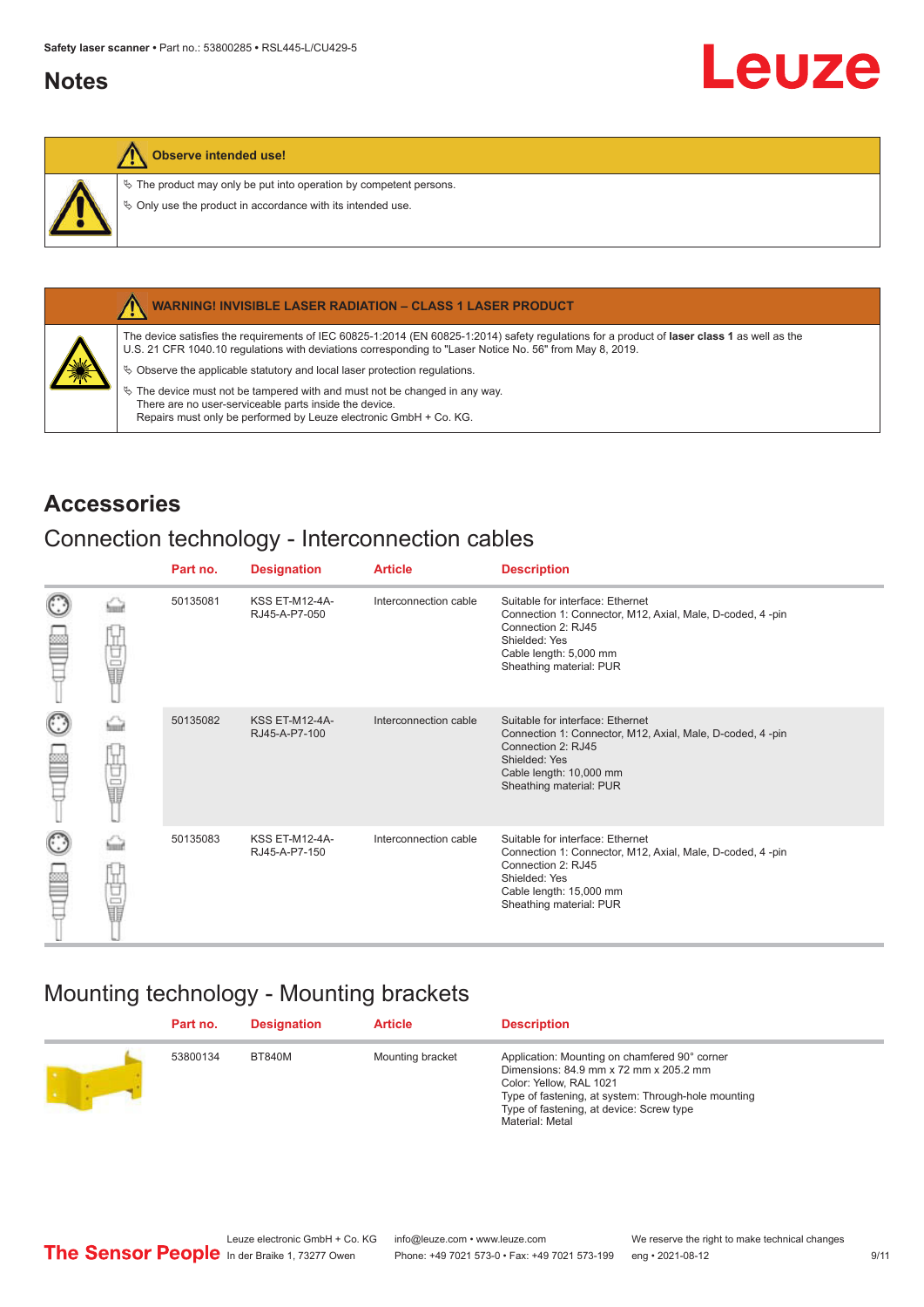## **Accessories**

# Leuze

| Part no. | <b>Designation</b> | <b>Article</b>   | <b>Description</b>                                                                                                                                                                                                                                                            |
|----------|--------------------|------------------|-------------------------------------------------------------------------------------------------------------------------------------------------------------------------------------------------------------------------------------------------------------------------------|
| 53800132 | <b>BTF815M</b>     | Mounting bracket | Application: Mounting bracket for floor mounting<br>Dimensions: 186 mm x 120 mm x 288 mm<br>Scan level height: 150 mm<br>Color: Yellow, RAL 1021<br>Type of fastening, at system: Through-hole mounting<br>Type of fastening, at device: Screw type<br><b>Material: Metal</b> |
| 53800133 | BTF830M            | Mounting bracket | Application: Mounting bracket for floor mounting<br>Dimensions: 186 mm x 275 mm x 288 mm<br>Scan level height: 300 mm<br>Color: Yellow, RAL 1021<br>Type of fastening, at system: Through-hole mounting<br>Type of fastening, at device: Screw type<br><b>Material: Metal</b> |

# Mounting

| Part no. | <b>Designation</b> | <b>Article</b> | <b>Description</b>                                             |
|----------|--------------------|----------------|----------------------------------------------------------------|
| 53800131 | BTP800M            | Loop guard     | Dimensions: 160 mm x 169 mm<br>Color: Black<br>Material: Metal |

# **General**

| Part no. | <b>Designation</b> | <b>Article</b> | <b>Description</b>                                                          |
|----------|--------------------|----------------|-----------------------------------------------------------------------------|
| 430400   | RS4-clean-Set1     | Cleaning set   | Number of cleaning cloths: 40 Piece(s)<br>Content of cleaning fluid: 150 ml |

# Services

| Part no. | <b>Designation</b> | <b>Article</b>                                  | <b>Description</b>                                                                                                                                                                                                                                                                                                                                                                                                                                                                                      |
|----------|--------------------|-------------------------------------------------|---------------------------------------------------------------------------------------------------------------------------------------------------------------------------------------------------------------------------------------------------------------------------------------------------------------------------------------------------------------------------------------------------------------------------------------------------------------------------------------------------------|
| S981051  | CS40-I-141         | Safety inspection<br>"Safety laser<br>scanners" | Details: Checking of a safety laser scanner application in accordance with<br>current standards and quidelines. Inclusion of the device and machine data in<br>a database, production of a test log per application.<br>Conditions: It must be possible to stop the machine, support provided by<br>customer's employees and access to the machine for Leuze employees must<br>be ensured.<br>Restrictions: Travel costs and accommodation expenses charged separately<br>and according to expenditure. |
| S981047  | CS40-S-141         | Start-up support                                | Details: For safety devices including stopping time measurement and initial<br>inspection.<br>Conditions: Devices and connection cables are already mounted, price not<br>including travel costs and, if applicable, accommodation expenses.<br>Restrictions: Max. 3 h., no mechanical (mounting) and electrical (wiring) work<br>performed, no changes (attachments, wiring, programming) to third-party<br>components in the nearby environment.                                                      |